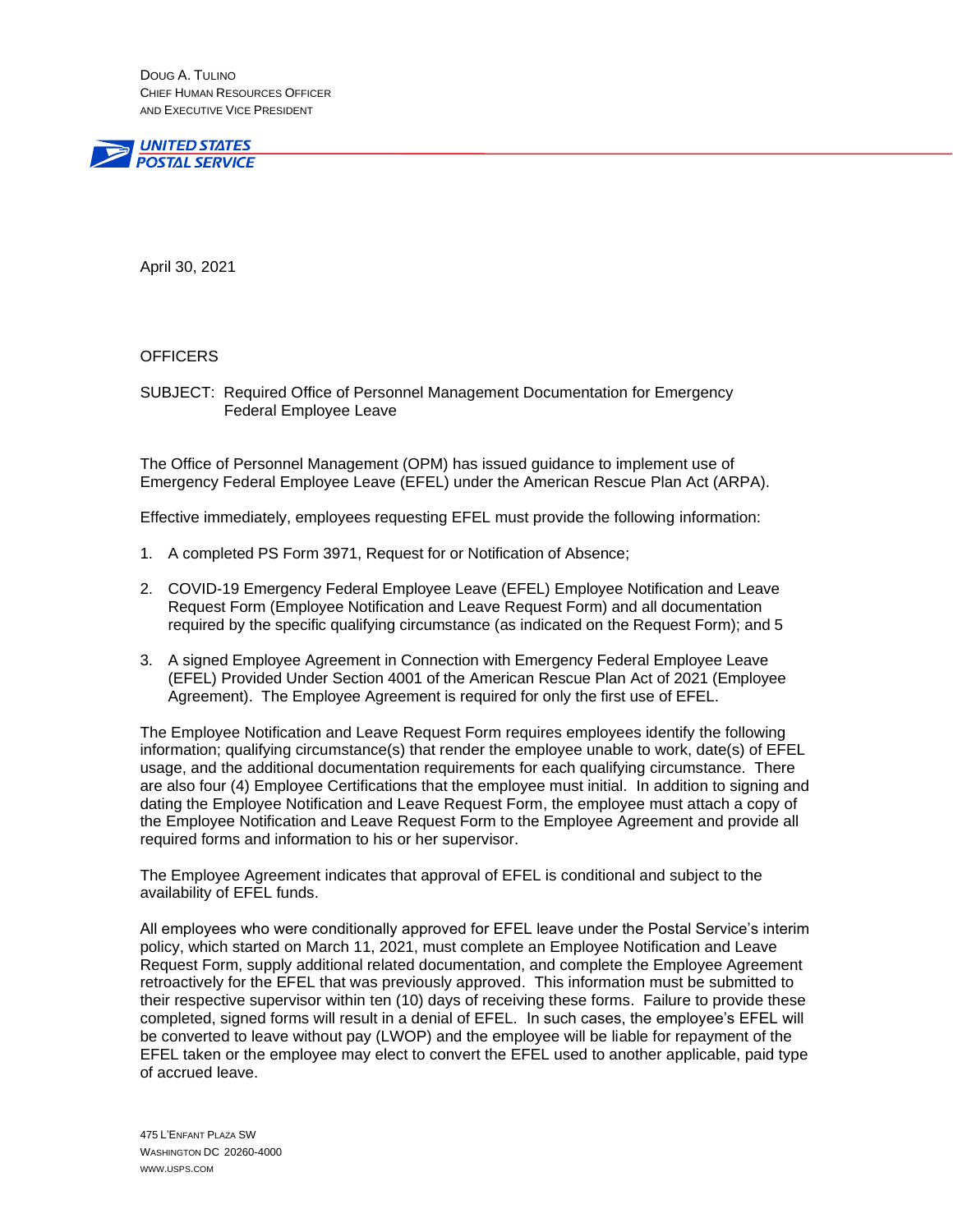Management is responsible for distributing the forms to all employees who have utilized EFEL.

The completed Employee Notification and Leave Request Form, completed Employee Agreement and supporting documentation must be maintained on file by the local timekeepers for a period of at least four (4) years. If an Employee Notification and Leave Request Form contains medical information, retain it and the Employee Agreement in the employee's medical folder (EMF).

Next week we will be providing a standup talk and other communications on EFEL to management and employees. This material will also be available on the COVID-19 website on blue and liteblue. Copies of the Employee Notification and Leave Request Form and Employee Agreement are attached for reference. Questions regarding this matter should be directed to district Human Resource offices.

reli Doug A. Tulino

**Attachments**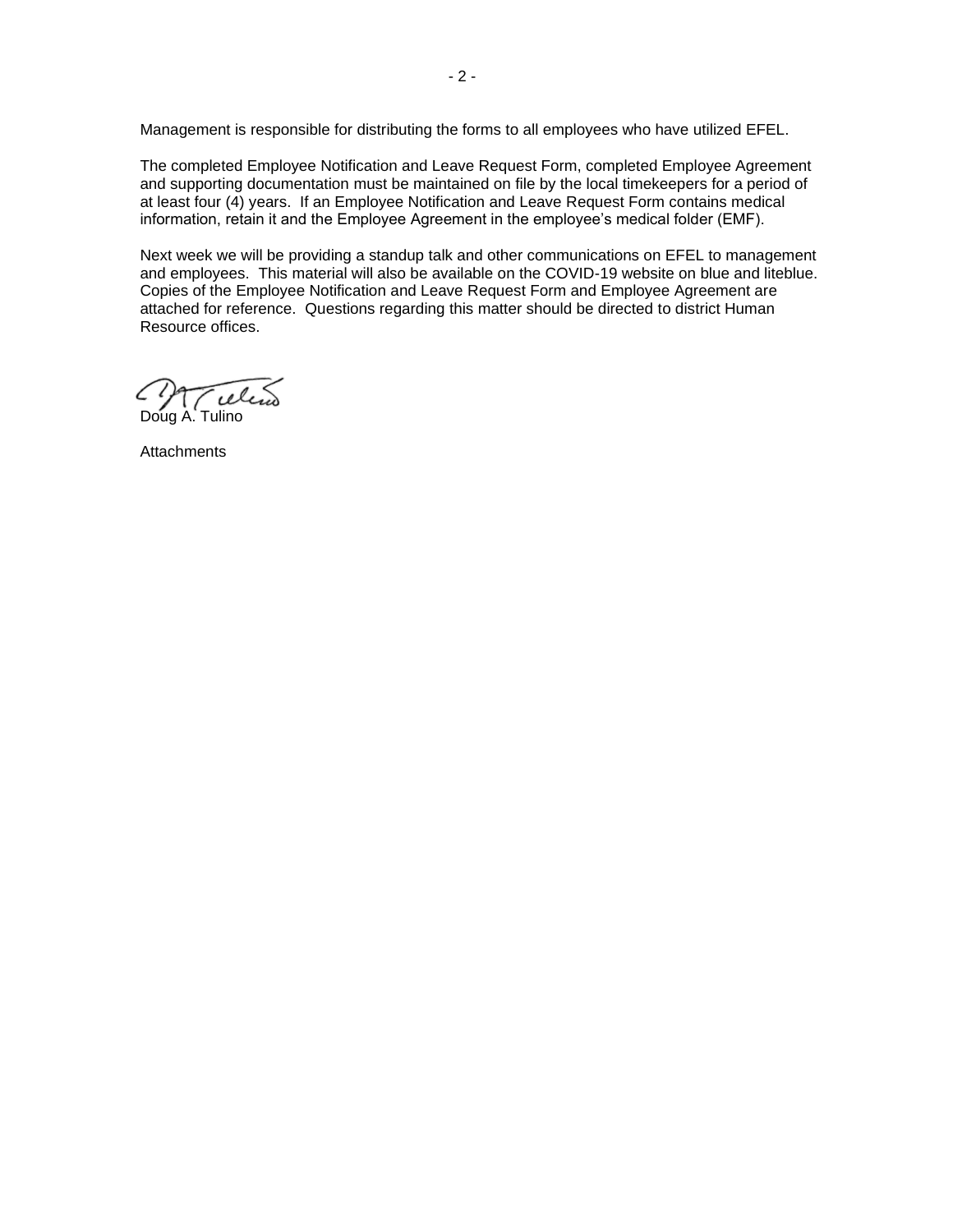# **Employee Agreement in Connection with Emergency Federal Employee Leave (EFEL) Provided Under Section 4001 of the American Rescue Plan Act of 2021**

# *[to be signed before approval of an employee's first use of EFEL]*

I, *\_\_\_\_\_\_\_\_\_\_\_\_\_\_\_\_\_\_\_\_\_\_\_\_\_\_\_\_\_\_\_\_*, understand that my agency is granting EFEL on a conditional basis, subject to the availability of monies in the EFEL Fund. I understand that, if the EFEL Fund is exhausted before my agency receives reimbursement from the Fund for any use of EFEL by me, the affected conditional EFEL will be cancelled, and I will be responsible for eliminating the resulting leave debt by taking one or both of the following actions:

• Requesting other paid leave or paid time off (as available to me and as appropriate for the given circumstance under normal leave rules) to substitute for the cancelled EFEL.

# AND/OR

• Voluntarily providing monetary reimbursement to the agency to satisfy the overpayment debt resulting from receiving payments for a period of time when I should have been in leave without pay (LWOP) status.

If I do not eliminate the leave debt by substituting other paid leave, I agree to make the required monetary reimbursement to the agency that granted conditional EFEL and to permit offset of Federal payments (including salary payments) to recover the amount owed. (Note: Any offset of salary payments will be limited to 15 percent of an employee's disposable pay, except in the case of a final check at the time of separation from employment.) However, I reserve the right to challenge the agency decision through any applicable administrative grievance procedure, negotiated grievance procedure, or judicial process and to seek return of any amounts erroneously collected from me.

| $\blacksquare$<br>Employee's Signature |  |
|----------------------------------------|--|
|                                        |  |

Note: This employee agreement must be filed with an employee's EFEL request(s). If the EFEL request(s) contains medical information, put the request form(s) and this agreement in the Employee Medical Folder (EMF).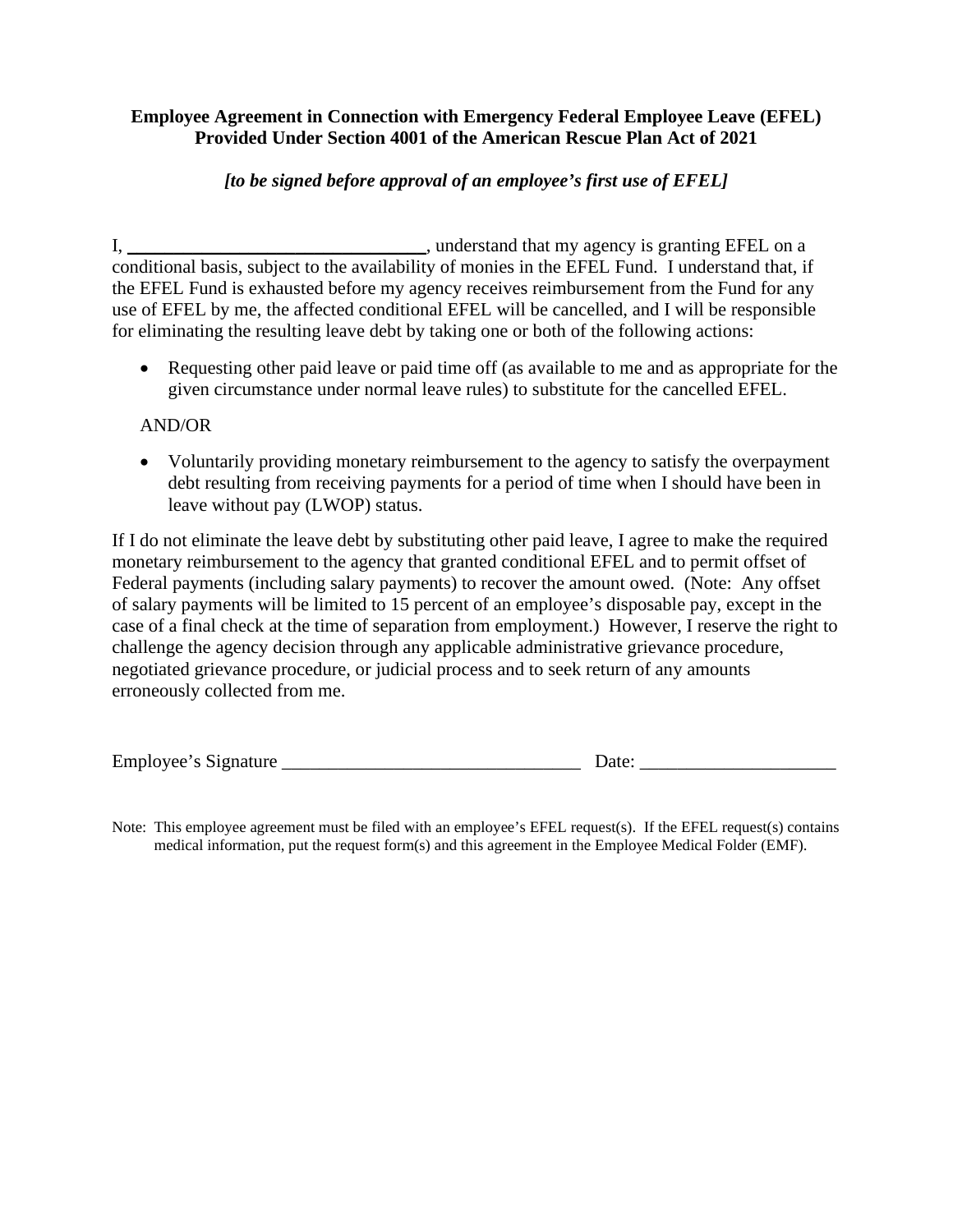# **COVID-19 Emergency Federal Employee Leave (EFEL) Employee Notification and Leave Request Form**

#### **Note: Employee must also submit completed PS 3971 and Employee Agreement.**

**Privacy Act Statement:** Your information will be used to administer leave. Collection is authorized by 39 USC 401, 404, 1001, 1003, and 1005; and 29 USC 2601 et seq. Supplying the information is voluntary, but if not provided, we may not be able to process your leave request. We do not disclose your information to third parties without your consent, except to act on your behalf or request, or as legally required. This includes the following limited circumstances: to a congressional office on your behalf; to agents or contactors when necessary to fulfill a business function; to a U.S. Postal Service auditor; for law enforcement purposes, to labor organizations as required by applicable law; incident to legal proceedings involving the Postal Service; to government agencies in connection with decisions as necessary; to the Equal Employment Opportunity Commission when requested in connection with the investigation of a formal complaint; and to the Merit Systems Protection Board or Office of Special Counsel for the purpose of litigation. For more information regarding our privacy policies visit www.usps.com/privacypolicy.

#### **Identifying Information**

Employee name

Name of organization (agency, office, division, branch, etc.)

#### **EFEL Qualifying Circumstance Causing the Employee to be Unable to Work**

Employee is unable to work because the employee is—

- (1) Subject to COVID-19 governmental quarantine or isolation order/advisory.
- (2) Advised by health care provider to self-quarantine due to COVID-19 concerns.
- (3) Caring for an individual\* subject to (1) such order/advisory or (2) such advice (\*as that term is defined in OPM guidance).
- (4) Experiencing symptoms of COVID-19 and actively seeking (i.e., taking immediate steps to obtain) a medical diagnosis.
- (5) Caring for a child when required because, due to COVID-19 precautions, the child's school or place of care has been closed, or the child is participating in virtual learning instruction, or the child's care provider is unavailable.
- (6) Experiencing any other substantially similar condition (as approved by OPM).
- (7) Caring for a family member (i) who has a "mental or physical disability"\* or who is 55 years of age or older and (ii) who is "incapable of self-care"\*, without regard to whether another individual other than the employee is available to care for such family member, if the place of care for such family member is closed or the direct care provider is unavailable due to COVID-19 (\*as those terms are defined in OPM guidance).
- (8) Obtaining immunization related to COVID-19 or recovering from any injury, disability, illness, or condition related to such immunization (after using any administrative leave provided by the employing agency).

| <b>Dates</b>                                                                                                                                                                                                                                                                                                                                          | Anticipated                                                                                                                                                                                                                                | Actual |  |  |
|-------------------------------------------------------------------------------------------------------------------------------------------------------------------------------------------------------------------------------------------------------------------------------------------------------------------------------------------------------|--------------------------------------------------------------------------------------------------------------------------------------------------------------------------------------------------------------------------------------------|--------|--|--|
| Date use of EFEL begins                                                                                                                                                                                                                                                                                                                               |                                                                                                                                                                                                                                            |        |  |  |
| Date use of EFEL concludes                                                                                                                                                                                                                                                                                                                            |                                                                                                                                                                                                                                            |        |  |  |
| <b>Employee Certifications (initial each box)</b>                                                                                                                                                                                                                                                                                                     |                                                                                                                                                                                                                                            |        |  |  |
| attest that I will be using EFEL to be excused from duty only during hours when I am unable to work (including<br>telework) because an EFEL qualifying circumstance applies to me.                                                                                                                                                                    |                                                                                                                                                                                                                                            |        |  |  |
| I understand that any EFEL provided to me will reduce my total creditable service used to calculate any Federal<br>civilian retirement annuity benefit I may receive.                                                                                                                                                                                 |                                                                                                                                                                                                                                            |        |  |  |
| attest that I have signed the EFEL Employee Agreement and understand that the granting of EFEL is conditional<br>upon the availability of monies in the EFEL Fund and that I will be obligated to take action as described in the EFEL<br>Employee Agreement to resolve any overpayment debt if conditional EFEL is cancelled due to Fund exhaustion. |                                                                                                                                                                                                                                            |        |  |  |
|                                                                                                                                                                                                                                                                                                                                                       | I hereby certify that all statements made in this application are true and correct to the best of my knowledge and<br>belief. I understand that a false certification may be grounds for disciplinary action, up to and including removal. |        |  |  |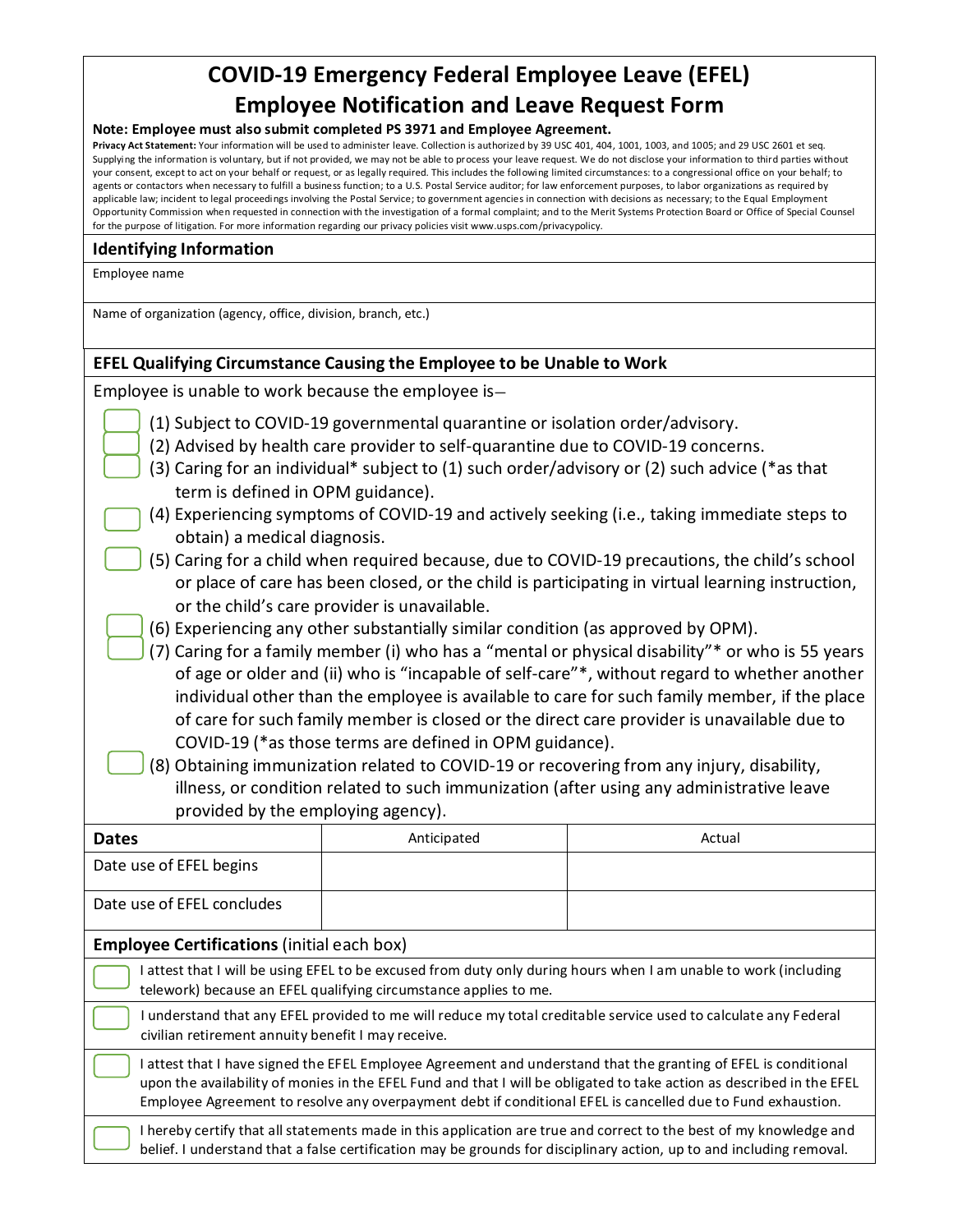| <b>Additional Documentation Requirements</b>                                                      |                        |                                                                           |                                                   |  |  |  |
|---------------------------------------------------------------------------------------------------|------------------------|---------------------------------------------------------------------------|---------------------------------------------------|--|--|--|
| An employee must submit the following additional documentation in connection with each identified |                        |                                                                           |                                                   |  |  |  |
| qualifying circumstance, as applicable:                                                           |                        |                                                                           |                                                   |  |  |  |
| Qualifying                                                                                        | Insert $\checkmark$ if | <b>Nature of Documentation</b>                                            | <b>Instructions</b>                               |  |  |  |
| circum-                                                                                           | completed              |                                                                           |                                                   |  |  |  |
| stance                                                                                            |                        |                                                                           |                                                   |  |  |  |
| (1)                                                                                               |                        | the governmental quarantine or                                            | Attach the order or provide web address here:     |  |  |  |
|                                                                                                   |                        | isolation order applicable to the                                         |                                                   |  |  |  |
|                                                                                                   |                        | employee                                                                  |                                                   |  |  |  |
| (2)                                                                                               |                        | the name of the health care                                               | Provide name here:                                |  |  |  |
|                                                                                                   |                        | provider who advised the employee                                         |                                                   |  |  |  |
|                                                                                                   |                        | to self-quarantine due to COVID-19                                        |                                                   |  |  |  |
| (3)                                                                                               |                        | the governmental quarantine or                                            | Attach the order or provide web address here:     |  |  |  |
|                                                                                                   |                        | isolation order applicable to the<br>individual (if applicable)           |                                                   |  |  |  |
|                                                                                                   |                        | the name of the health care                                               | Provide name here:                                |  |  |  |
|                                                                                                   |                        | provider who advised the individual                                       |                                                   |  |  |  |
|                                                                                                   |                        | to self-quarantine due to concerns                                        |                                                   |  |  |  |
|                                                                                                   |                        | related to COVID-19 (if applicable)                                       |                                                   |  |  |  |
| (4)                                                                                               |                        | No generally required additional                                          |                                                   |  |  |  |
|                                                                                                   |                        | documentation.                                                            |                                                   |  |  |  |
| (5)                                                                                               |                        | the name of the son or daughter                                           | Provide name here:                                |  |  |  |
|                                                                                                   |                        | being cared for                                                           | Provide information here:                         |  |  |  |
|                                                                                                   |                        | the name of the school, place of<br>care, or child care provider and a    |                                                   |  |  |  |
|                                                                                                   |                        | brief description of the situation                                        |                                                   |  |  |  |
|                                                                                                   |                        | (i.e., closure, use of on-line                                            |                                                   |  |  |  |
|                                                                                                   |                        | instruction, unavailability of the                                        |                                                   |  |  |  |
|                                                                                                   |                        | child care provider)                                                      |                                                   |  |  |  |
|                                                                                                   |                        | a written explanation regarding                                           | Provide explanation here:                         |  |  |  |
|                                                                                                   |                        | why the employee's circumstances                                          |                                                   |  |  |  |
|                                                                                                   |                        | (e.g., ages of children, number of                                        |                                                   |  |  |  |
|                                                                                                   |                        | children, special needs of children,<br>lack of other adults in the home) |                                                   |  |  |  |
|                                                                                                   |                        | make the employee unable to work                                          |                                                   |  |  |  |
|                                                                                                   |                        | during the requested hours of leave                                       |                                                   |  |  |  |
| (6)                                                                                               |                        | any documentation the Director of                                         | Follow agency instructions based on OPM guidance. |  |  |  |
|                                                                                                   |                        | OPM requires                                                              |                                                   |  |  |  |
| (7)                                                                                               |                        | the name of the family member                                             | Provide name here:                                |  |  |  |
|                                                                                                   |                        | with a mental or physical disability                                      |                                                   |  |  |  |
|                                                                                                   |                        | (if applicable)                                                           |                                                   |  |  |  |
|                                                                                                   |                        | the name and age of the family                                            | Provide name and age here:                        |  |  |  |
|                                                                                                   |                        | member that is 55 years or older (if                                      |                                                   |  |  |  |
|                                                                                                   |                        | applicable)<br>the name of the place of care that is                      | Provide name here:                                |  |  |  |
|                                                                                                   |                        | closed or the direct care provider                                        |                                                   |  |  |  |
|                                                                                                   |                        | that is unavailable due to COVID-19                                       |                                                   |  |  |  |
|                                                                                                   |                        | a written explanation regarding                                           | Provide explanation here:                         |  |  |  |
|                                                                                                   |                        | why the employee's care                                                   |                                                   |  |  |  |
|                                                                                                   |                        | responsibilities make the employee                                        |                                                   |  |  |  |
|                                                                                                   |                        | unable to work during the                                                 |                                                   |  |  |  |
|                                                                                                   |                        | requested hours of leave                                                  |                                                   |  |  |  |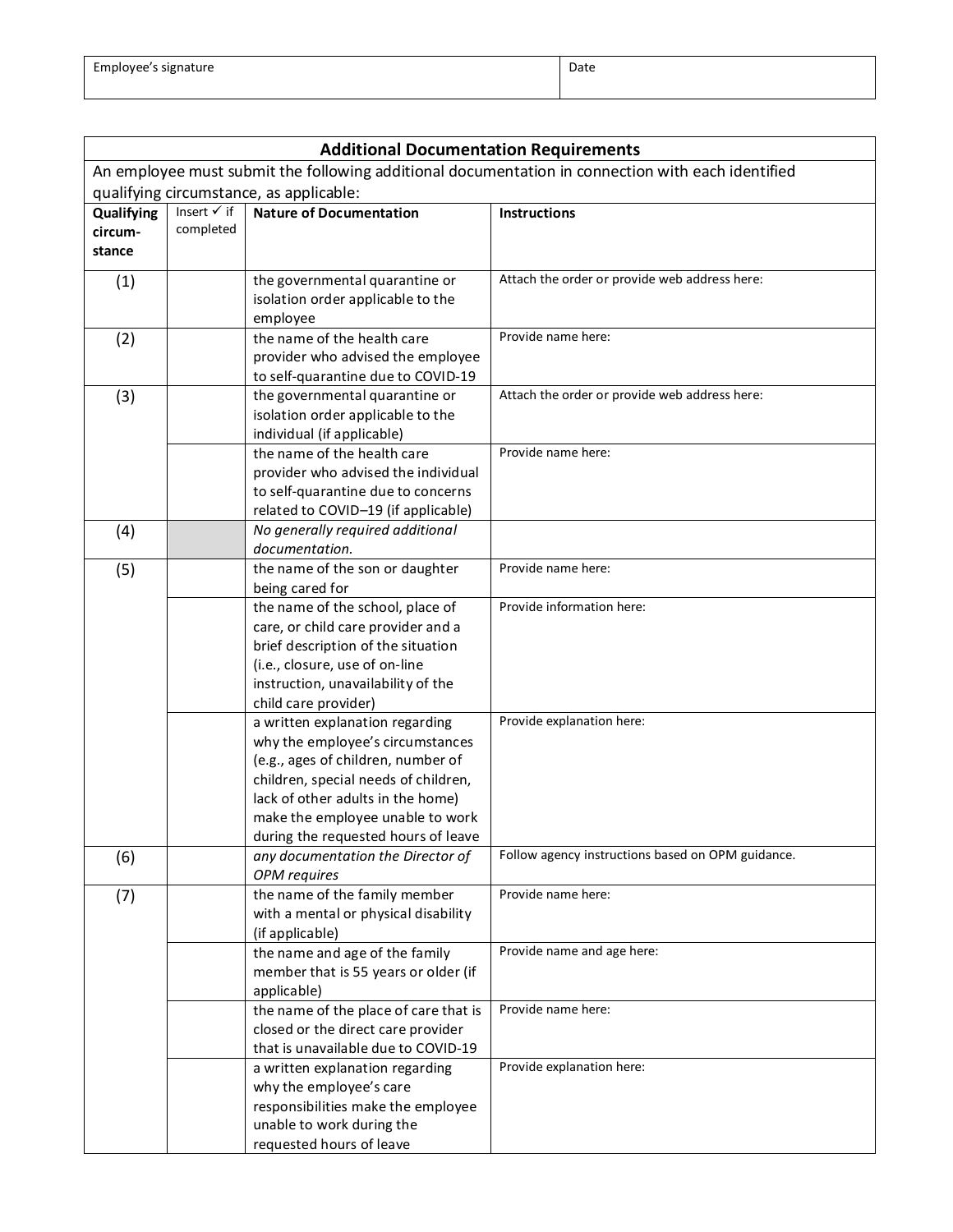| ้8) | No generally required additional |
|-----|----------------------------------|
|     | documentation.                   |

NOTE: In addition to the above generally required documentation requirements, an agency is authorized to request supplemental information, explanations, or certifications from an employee if the agency has reason to believe that EFEL is not being used appropriately. Once an employee has met the generally required documentation requirements described above, the agency may grant conditional approval of EFEL. However, an agency may deny EFEL based on an agency's determination that an employee's justification for the leave is not supported by the documents submitted or any other available facts. If the agency questions the validity or adequacy of the employee's justification, the employee must have an opportunity to provide documentation or further supplement his/her response to the agency before EFEL is denied. An agency may conditionally approve use of EFEL pending receipt of supplemental documentation and other information as required under the first sentence of this NOTE; however, it must ensure that the employee understands his/her obligations to resolve the overpayment of leave if the agency's final decision is to deny the leave.

#### **Additional Information**

If the EFEL request contains medical information, put this request form and the Employee Agreement in the Employee Medical Folder (EMF).

For additional information on the rules governing EFEL (including conditions and limitations), go to https://www.chcoc.gov/content/covid-19-emergency-paid-leave.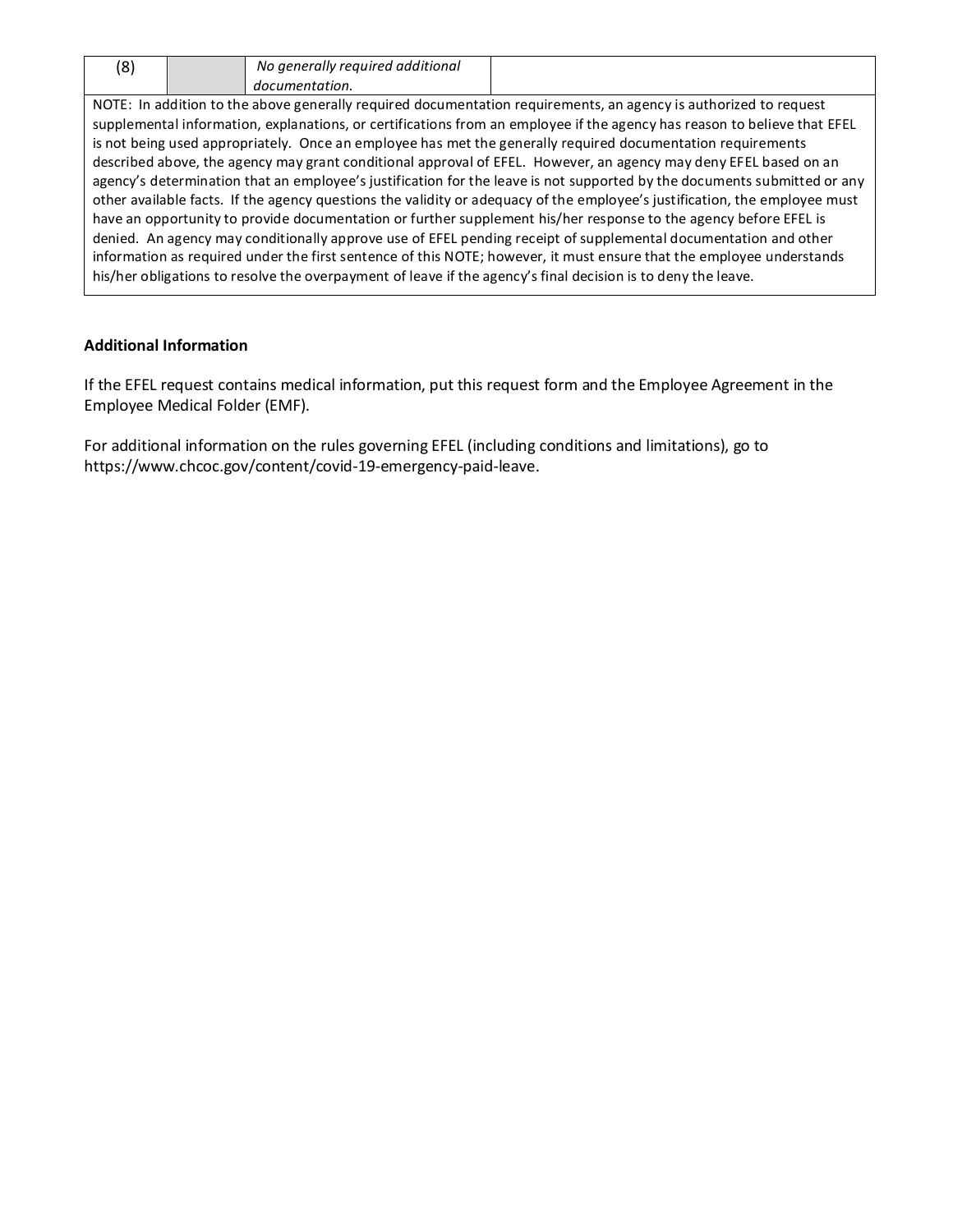# **Emergency Federal Employee Leave (EFEL)**

Questions and Answers (Q&As)

**Note:** The Postal Service has compiled these Q&As to assist postal employees in understanding EFEL. However, the Office of Personnel Management (OPM) is responsible for the administration of this leave type, so OPM's requirements regarding EFEL generally control. Employees can find OPM's resources on EFEL (called EPL by OPM) [here.](https://www.chcoc.gov/content/covid-19-emergency-paid-leave)

# **I. General Information and Eligibility**

# **1. What new leave benefits were created by the American Rescue Plan Act (ARPA)?**

The ARPA created a new type of leave for postal employees impacted by the COVID-19 pandemic. The leave consists of up to 600 hours of EFEL for full-time employees (with proportional amounts for other employees) for qualifying COVID-19-related reasons.

# **2. When will EFEL be available for me to use?**

EFEL is available for covered leave taken beginning March 11, 2021 and is expected to continue through September 30, 2021, but availability could end earlier based on notice from OPM that there are no more funds for reimbursement. Under the ARPA, EFEL is available only if there are funds available to reimburse the Postal Service for use of the leave.

# **3. I used EFEL before the Postal Service implemented OPM's finalized guidance. What do I need to do now that the guidance is final?**

You must complete and provide to your supervisor: (1) an Employee Agreement for EFEL; (2) an EFEL Employee Notification and Leave Request Form; and (3) all appropriate supporting documentation based on your qualifying reason(s) for using EFEL. If you do not timely provide the required forms and documentation to your supervisor, your EFEL will be converted to another appropriate leave category at your election or to leave without pay (LWOP) if you so elect or do not make an election. A conversion to LWOP will create a debt owed by you to the Postal Service.

You can find additional information about the required forms and documentation below under "Requesting EFEL."

# **4. I have taken leave in the past related to COVID-19. Can I use EFEL retroactively to cover that prior leave?**

EFEL is not available for leave taken before March 11, 2021, even if it was related to COVID-19. Any leave taken prior to that date remains subject to the rules in place at that time. However, if you took leave for an EFEL qualifying reason on or after March 11, 2021, you may be able to get it converted to EFEL retroactively.

# **5. I took leave prior to March 11, 2021 for a reason related to COVID-19. Does that mean I have used some of my available EFEL?**

No. EFEL only became available on March 11, 2021. Any leave taken before that, even if related to COVID-19, does not count against your EFEL entitlement. This includes leave taken under the Families First Coronavirus Response Act (FFCRA). Additionally, leave is only charged as EFEL if requested by an eligible employee and supported by the appropriate documentation.

# **6. For how long must I have been employed with the Postal Service to be eligible for EFEL?**

All employees, regardless of tenure, are immediately eligible for EFEL if they have a qualifying reason (discussed below) to take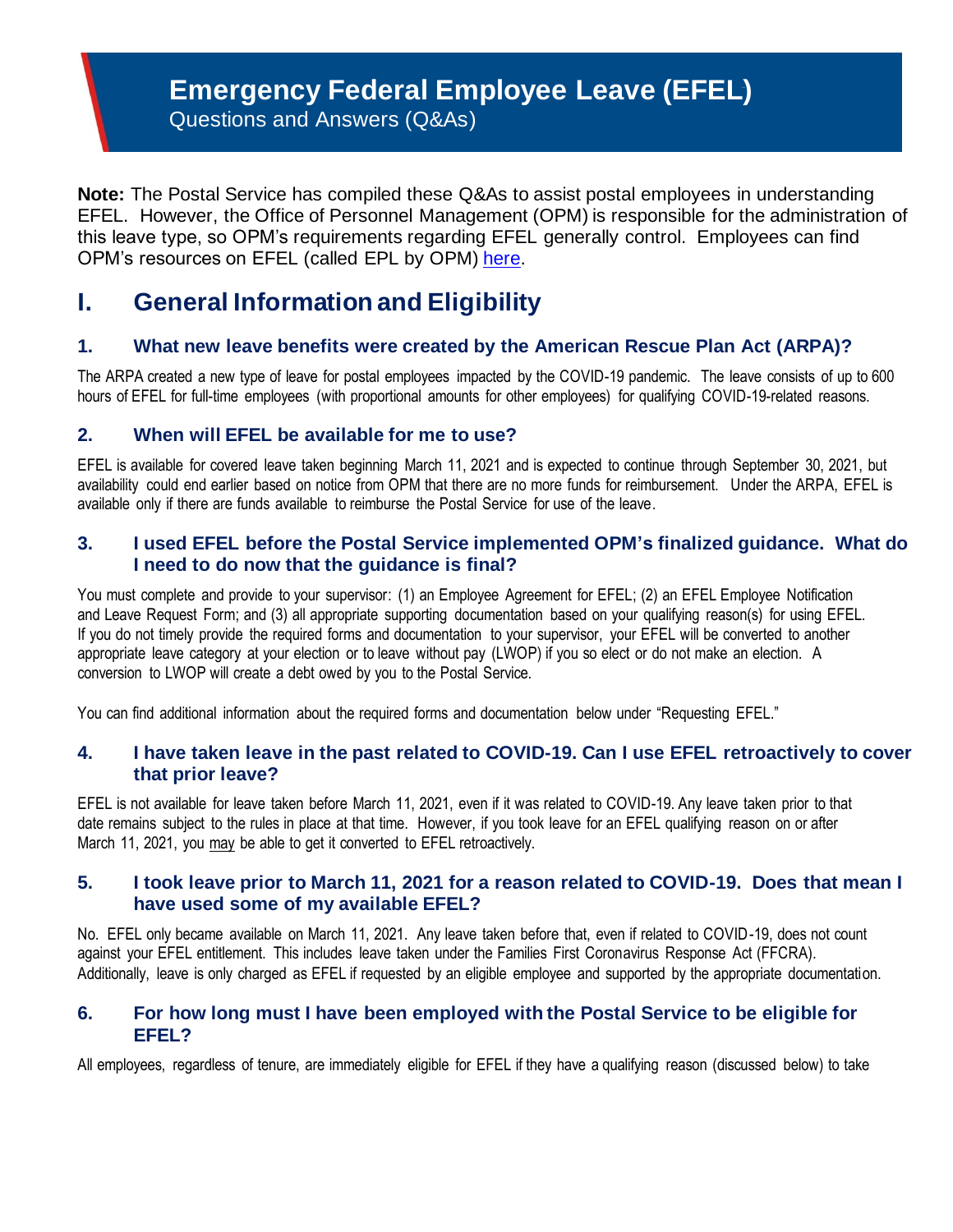such leave.

# **7. I am a non-career employee; do I have access to EFEL?**

Yes, EFEL is available for all postal employees who meet the requirements.

# **8. Are part-time employees eligible to receive EFEL?**

Yes, EFEL is available for all postal employees who meet the requirements. However, part-time employees are only eligible for a maximum amount EFEL that is the proportional equivalent of 600 hours based on their regular work schedules, not to exceed 600 hours. More information about the amount of EFEL hours part-time employees are permitted to take is provided below.

# **9. For what circumstances is EFEL available to employees?**

EFEL is available if an employee is unable to work (including telework) because the employee:

- 1. is subject to a Federal, State, or local quarantine or isolation order related to COVID-19. (Note: The Postal Service provides an essential federal government service as part of the nation's critical infrastructure. Therefore, postal employees are generally not subject to general Federal, State, or local quarantine or isolation orders related to COVID-19, except for the specific circumstances related to guidance from the Centers for Disease Control and Prevention (CDC) noted below.)
- 2. has been advised by a health care provider to self-quarantine due to concerns related to COVID-19.
- 3. is caring for an individual who is subject to such an order as in (1) or has been so advised as in (2).
- 4. is experiencing COVID-19 symptoms and seeking a medical diagnosis.
- 5. is caring for the employee's son or daughter if the school or place of care of the son or daughter has been closed, requires or makes optional a virtual learning instruction model, requires or makes optional a hybrid of in-person and virtual learning instruction models, or if the child care provider of the son or daughter is unavailable, due to COVID-19 precautions.
- 6. is experiencing any other substantially similar condition. (Note: OPM must identify a condition as substantially similar for it to qualify under this reason. No condition has been identified as substantially similar at this time, so employees are currently not able to use EFEL for qualifying reason 6.)
- 7. is caring for a family member with a mental or physical disability or who is 55 years of age or older and incapable of self-care, without regard to whether another individual other than the employee is available to care for such family member, if the place of care for such family member is closed or the direct care provider is unavailable due to COVID-19.
- 8. is obtaining immunization (vaccination) related to COVID-19 or is recovering from any injury, disability, illness, or condition related to such immunization. (Note: Nonbargaining exempt employees should generally be able to use personal leave under ELM 519.7, not EFEL, to receive a COVID-19 vaccination during work hours, unless a full day's absence is required for the purpose of being vaccinated.)

### **10. Is EFEL full paid leave?**

Yes, but the number of hours an individual employee may take in a single pay period depends on that employee's rate of pay. The ARPA caps the EFEL-related compensation an employee may receive in a single pay period at \$2,800.

### **11. How much EFEL can I take?**

Employees must use EFEL in the same increments in which they are able to use annual leave. (See ELM 512.511.) This means nonbargaining exempt employees must use full days of EFEL (8 hours) when eligible unless approved for personal leave consistent with ELM 519.7 or question IV.10 regarding vaccination appointments as noted below.

Full-time employees are eligible for up to 600 hours of EFEL.

Non-Traditional Full Time Employees (NTFTs) may receive a proportional equivalent that exceeds 600 hours total depending on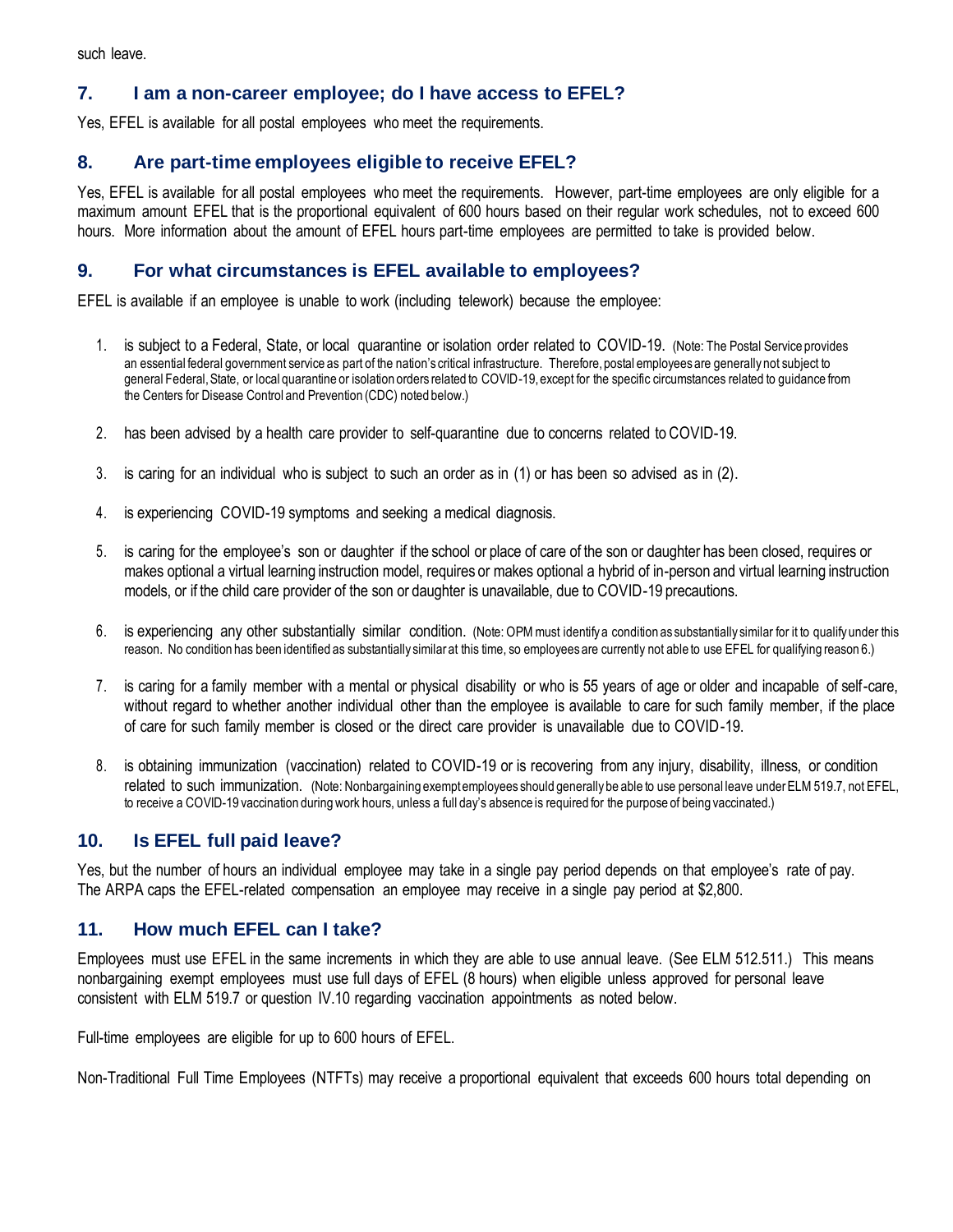their scheduled tours.

If you are a Part-time Regular employee with a normal weekly schedule, you are entitled to, on a weekly basis, EFEL in an amount equivalent to your normal weekly schedule. You are entitled to a total EFEL amount of up to 15 times the number of hours you are normally scheduled to work per week but not greater than 600 hours.

If you are a Part-time Flexible or noncareer employee with a variable schedule such that it is not possible to determine your normal weekly hours, you are entitled to EFEL based on the average number of hours you worked per week over the 13 pay periods prior to using EFEL (including any hours for which you took leave of any type). If you are a Part-time Flexible or noncareer employee who has worked for fewer than six months, you are entitled to EFEL based on the average number of hours you worked per week over the duration of your employment (including any hours for which you took leave of any type).

The ARPA also imposes a \$2,800 compensation cap for EFEL per pay period for full-time employees and a lower proportional compensation cap for part-time employees based on a part-time employee's average hours per pay period. Relevant compensation includes any applicable TCOLA, Geographic Pay, LEAP, Locality, and AUO premiums. No employee may exceed this \$2,800 cap for EFEL use in a single pay period, including NTFTs.

Therefore, full-time employees who usually earn more than \$2,800 per pay period (and part-time employees who usually earn more than their proportional compensation cap) cannot take a full pay period of EFEL. The amount of EFEL available to such an employee each pay period depends on the employee's rate of pay. An employee may take only as many hours of EFEL in a pay period as will result in compensation of \$2,800 or less for the EFEL hours based on the employee's hourly rate of pay. Employees who reach the cap in a pay period but require additional leave must take leave in accordance with other existing postal leave policies and procedures.

To determine the number of hours of EFEL you may take in a single pay period, divide \$2,800 by your hourly rate of pay, including any applicable TCOLA, geographic pay, LEAP, locality pay, and AUO premiums. For example, a full-time employee with a salary of \$100,000 earns roughly \$48/hour and would reach the \$2,800 cap after 58.24 hours of EFEL in a single pay period. Therefore, while that employee may take up to 600 hours of EFEL in total, in a single pay period, the employee may take only 58 hours of EFEL.

# **12. I changed positions and have a new biweekly tour of duty (i.e., more or fewer scheduled hours per pay period). How does this change the maximum number of EFEL hours available to me?**

In this situation, the aggregate limit of your EFEL hours must be recalculated to reflect the new tour of duty. The number of EFEL hours used under the previous tour of duty is converted to the proportional equivalent hours under the new tour of duty.

For example, if an employee first had a regular full-time tour of duty with a 600-hour aggregate limit, used 100 hours of emergency paid leave under that tour, and then changed to a half-time tour of duty (i.e., 20 hours/week), the new aggregate limit would be 300 hours, and the 100 hours used under the full-time tour would be converted to 50 hours (since  $300/600 \times 100$  hours = 50 hours).

# **13. I am not scheduled to work or be on paid leave (e.g., I am on FMLA leave, on military LWOP, suspended, out pending removal, on LWOP receiving workers' compensation, etc.). I also believe I meet one of the qualifying circumstances. Can I take EFEL?**

No. You must be unable to work **because of** the qualifying reason. Unless you would otherwise be working or on a form of paid leave, you do not meet this requirement and cannot take EFEL.

# **14. I am in a position that is eligible for telework. Does that mean I cannot use EFEL?**

Not necessarily. To use EFEL, you must be unable to work, including telework, due to a qualifying reason. If you are unable to telework as a result of a qualifying reason despite being in a position eligible for telework, you may be able to use EFEL.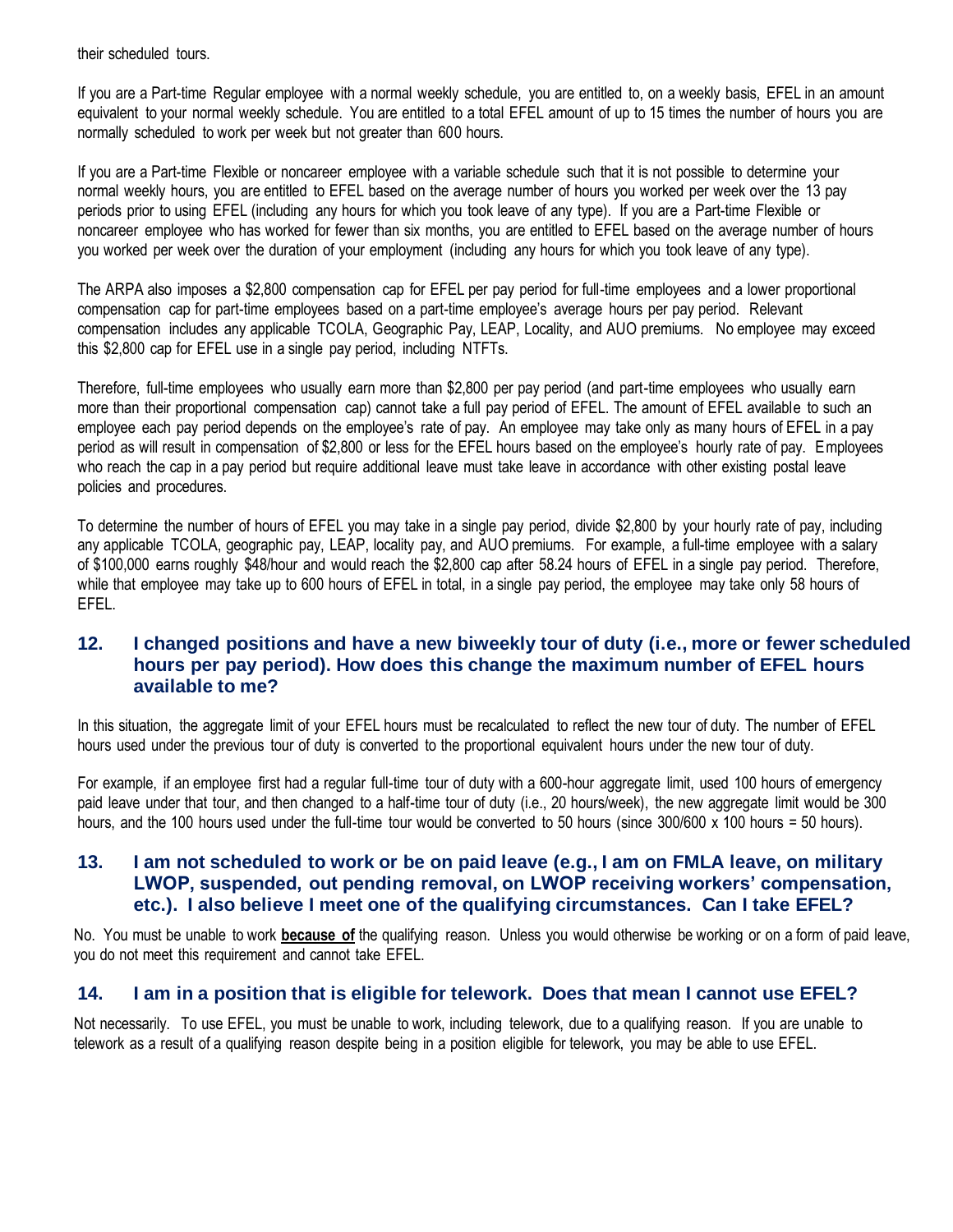# **15. Does any health care provider count for qualifying reasons 2 and 4?**

No. With limited exceptions, the health care provider must be a doctor (Medical Doctor or a Doctor of Osteopathic Medicine). Supervisors should contact District Human Resources and/or the Law Department if they are not sure an employee's health care provider qualifies.

# **16. Does caring for an individual under qualifying reason 3 include anyone?**

No. An individual must be an employee's family member, a person who regularly resides in the employee's home, or a similar person with whom the employee has a personal relationship that creates an expectation that the employee would care for the person if he or she were quarantined or self-quarantined. For this purpose, "individual" does not include persons with whom the employee has no personal relationship. The individual must depend on the employee to care for him or her and the individual must meet the conditions described in qualifying reason 1 or 2.

### **17. Who counts as a family member for qualifying reason 7?**

- a. Spouse, and parents thereof;
- b. Children, and spouses thereof;
- c. Parents, and spouses thereof;
- d. Brothers and sisters, and spouses thereof;
- e. Grandparents and grandchildren, and spouses thereof;
- f. Domestic partner and parents thereof, including domestic partners of any individual in paragraphs (2) through (5) of this definition; and
- g. Any individual related by blood or affinity whose close association with the employee is the equivalent of a family relationship.

# **18. What does "incapable of self-care" mean for qualifying reason 7?**

The term "incapable of self-care" means that the person requires active assistance or supervision to provide daily self-care in three or more of the "activities of daily living" (ADLs) or "instrumental activities of daily living" (IADLs). ADLs include adaptive activities such as caring appropriately for one's grooming and hygiene, bathing, dressing, and eating. IADLs include cooking, cleaning, shopping, taking public transportation, paying bills, maintaining a residence, using the telephones and directories, using a post office, etc.

### **19. Can I use EFEL to take a family member to receive a COVID-19 vaccination?**

No, reason 8 is only available when the employee is the one being vaccinated or experiencing adverse reactions to a COVID-19 vaccine.

### **20. Who should I call if I have questions regarding EFEL?**

If you have additional questions, please contact your supervisor or manager. Supervisors and managers with questions should contact District Human Resources.

### **21. Where can I go to view more information regarding EFEL?**

Additional details about the ARPA's provisions and other COVID-19-related information can be found on the special COVID-19 pages of our internal website, Blue, and our employee website, LiteBlue. Additionally, OPM has information on EFEL (called EPL by OPM[\) here.](https://www.chcoc.gov/content/covid-19-emergency-paid-leave)

# **II. Impacts of Using EFEL**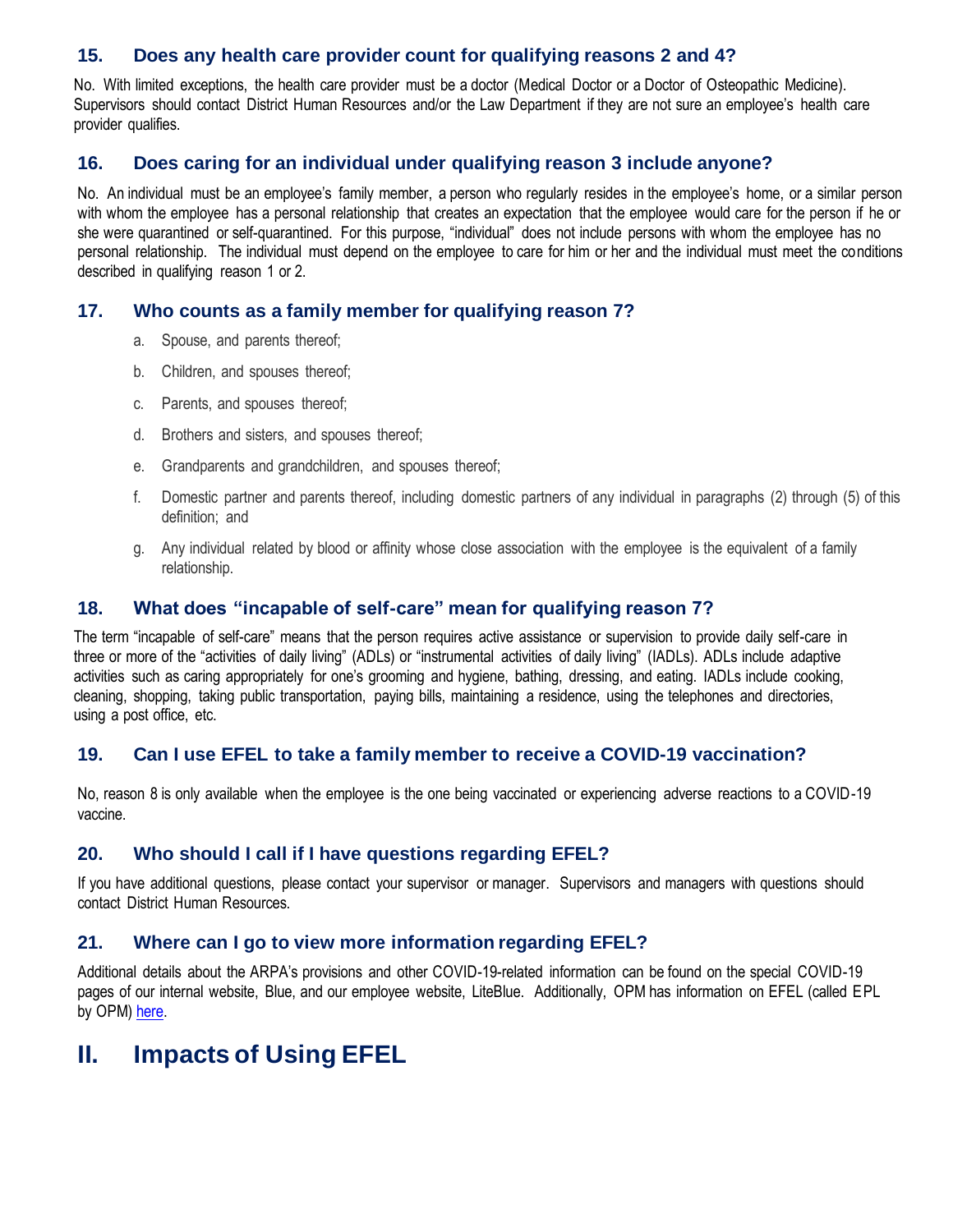# **1. Does EFEL reduce my current accrued postal leave balances?**

No, EFEL is in addition to any other types of leave available to postal employees.

# **2. Will I continue to accrue my earned annual/sick leave if I EFEL?**

Yes, you will continue to accrue annual and sick leave while on EFEL.

# **3. Does using EFEL have any effect on my retirement?**

Yes. Hours of EFEL will be excluded from your total service used to determine your annuity for any Federal civilian retirement benefit (e.g., CSRS or FERS).

However, EFEL does not impact your eligibility to retire or your high-three. It only impacts your annuity. EFEL hours remain creditable service to (1) establish employee eligibility for a retirement annuity benefit and (2) determine when an employee had a rate of basic pay used to compute an employee's high-three average rate of basic pay.

# **4. Will my TSP and retirement contributions continue while I am on EFEL?**

Yes. Deductions for TSP and retirement will still be made from your earnings while you are on EFEL. EFEL payments generate retirement-creditable basic pay in the same manner as annual leave, and any EFEL-generated basic pay is subject to retirement deductions and contributions.

# **5. I used EFEL, and as a result, my annual leave balance will exceed the maximum carryover limit. Can I get the amount of annual leave that would be forfeited restored?**

No. Use of EFEL does not create an exception to the carryover limit and is not a basis for restoration of forfeited annual leave.

# **III. Requesting EFEL**

# **1. How do I request EFEL?**

You need to submit three forms as well as any necessary supporting documentation to take EFEL.

- Submit a completed PS Form 3971 "Request for or Notification of Absence" to your supervisor. Check "Other" as the "Type of Absence" and write "EFEL" on the line. Indicate "Emergency Federal Employee Leave" and your qualifying reason for leave  $(1 - 8)$ , as listed below) in the "Remarks" box on the form.
- Submit a completed "COVID-19 Emergency Federal Employee Leave (EFEL) Employee Notification and Leave Request Form." Include office/facility name in the "Name of Organization" field.
- Submit a signed and dated "Employee Agreement in Connection with Emergency Federal Employee Leave Provided Under Section 4001 of the American Rescue Plan Act of 2021."
- If not provided on the "COVID-19 Emergency Federal Employee Leave (EFEL) Employee Notification and Leave Request Form," submit the required supporting documentation associated with your qualifying reason for EFEL.

All forms and supporting documentation must be clear and legible. Providing false information in requesting EFEL may be grounds for disciplinary action, up to and including removal.

### **2. What additional documentation is generally required for each qualifying reason?**

- 1. Subject to a Federal, State, or local quarantine or isolation order related to COVID-19.
	- A copy of the relevant COVID-19 quarantine or isolation order or a web address for it.
- 2. Advised by a healthcare provider to self-quarantine due to concerns related to COVID-19.
	- The name of the healthcare provider who advised you to self-quarantine due to COVID-19.
- 3. Caring for an individual who is subject to such an order as in (1) or has been so advised as in (2).
	- A copy of the relevant COVID-19 quarantine or isolation order or a web address for it; or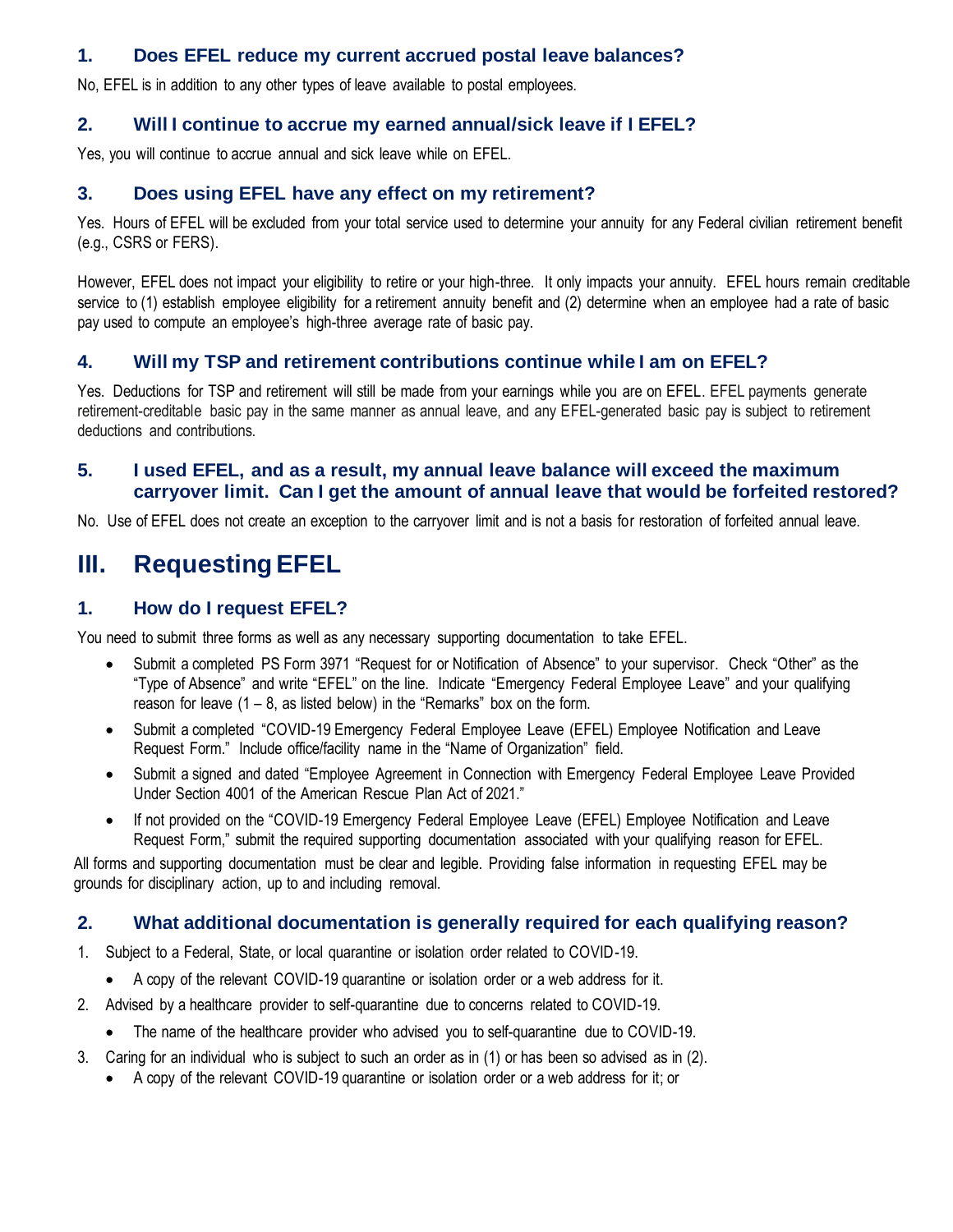- The name of the healthcare provider who advised the individual to self-quarantine due to concerns related to COVID–19.
- 4. Experiencing COVID-19 symptoms and seeking a medical diagnosis.
	- None. By submitting your request under this reason, you are certifying that you are experiencing symptoms of COVID-19 **and** taking immediate steps to obtain a medical diagnosis.
- 5. Caring for your son or daughter if the school or place of care of the son or daughter has been closed, requires or makes optional a virtual learning instruction model, requires or makes optional a hybrid of in-person and virtual learning instruction models, or if the childcare provider of the son or daughter is unavailable, due to COVID-19 precautions.
	- The name of the son or daughter being cared for;
	- The name of the school, place of care, or childcare provider that meets the required conditions;
	- A written description of the situation (i.e., closure, use of on-line instruction, unavailability of the childcare provider); and
	- A written explanation regarding why your circumstances (e.g., ages of children, number of children, special needs of children, lack of other adults in the home) make you unable to work (including telework) during the requested hours of leave.
- 6. Experiencing any other substantially similar condition
	- Any documentation the Director of OPM requires if such a condition is designated as substantially similar.
- 7. Caring for a family member with a mental or physical disability or who is 55 years of age or older and incapable of self-care, without regard to whether another individual is available to care for such family member, if the place of care for such family member is closed or the direct care provider is unavailable due to COVID-19.
	- The name of the family member with a mental or physical disability, if applicable;
	- The name and age of the family member that is 55 years old or older, if applicable;
	- The name of the place of care that is closed or the direct care provider that is unavailable due to COVID-19; and
	- A written explanation regarding why your care responsibilities make you unable to work (including telework) during the requested hours of leave.
- 8. Obtaining immunization (vaccination) related to COVID-19 or recovering from any injury, disability, illness, or condition related to such immunization.
	- None. By submitting your request for leave with this qualifying reason, you are certifying that the leave is necessary to obtain immunization related to COVID-19 or to recover from any injury, disability, illness, or condition related to such immunization.

The EFEL Employee Notification and Leave Request Form on which employees will supply this information requires employees to certify to the truth of their statements in requesting EFEL. Providing false information may be grounds for disciplinary action, up to and including removal.

In addition to the above documentation requirements, the Postal Service may require additional information, explanations, or certifications from an employee if they have a reasonable basis to believe that EFEL is not being used appropriately. Supervisors are required to consult with Labor Relations and/or the Law Department prior to requesting such additional information.

# **3. How do I complete my 3971 for EFEL?**

Check "Other" as the "Type of Absence" and write "EFEL" on the line. Indicate "Emergency Federal Employee Leave" and your qualifying reason for leave  $(1 - 8)$ , as listed above) in the "Remarks" box on the form. Include office/facility name in the "Name of Organization" field.

You must also provide all other forms and documentation required.

# **4. Can I call into the IVR leave line or use the Enterprise Leave Request Application (eLRA) to request the new leave?**

No. To request EFEL, you must submit a request to your supervisor or manager along with the necessary forms and documentation.

# **5. Do I have to use EFEL all at once?**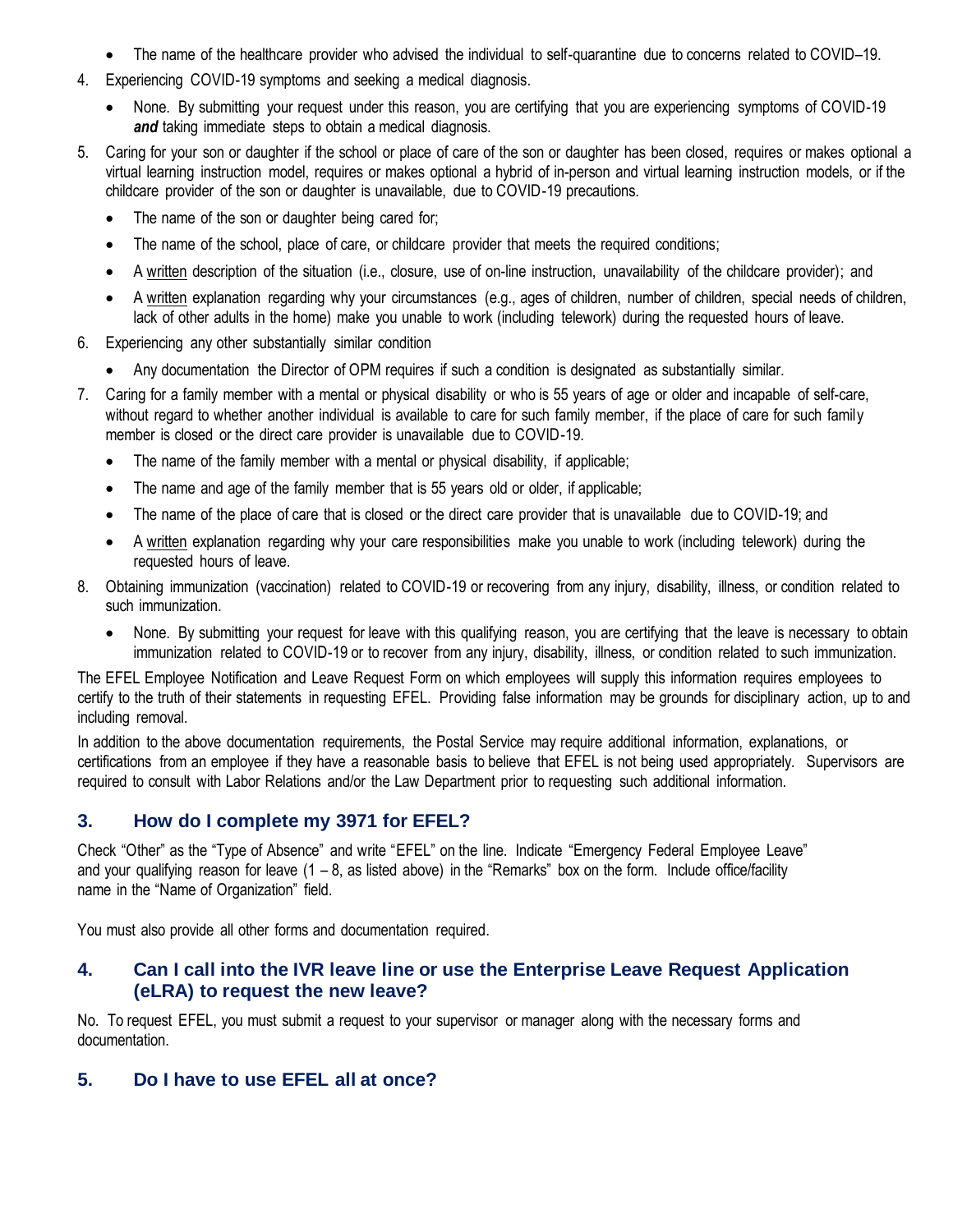No, there is no requirement to use EFEL in only a single block. For example, an employee caring for a son or daughter whose school is using a hybrid learning model due to COVID-19 can take EFEL on the days the child learns remotely and the employee needs to provide care. Similarly, an employee may use some EFEL as a result of having COVID-19 symptoms and seeking a medical diagnosis and then later need to use EFEL after being ordered to quarantine by a health care provider.

# **6. May I use EFEL intermittently?**

Yes, but depending on the reason, you may not be able to report to a postal worksite on the days for which you do not take EFEL. For example, if you are ordered to quarantine as a result of exposure to COVID-19, you would not be able to report to a postal worksite during your quarantine period whether or not you used EFEL. An employee is permitted to use a different applicable leave type in lieu of EFEL.

**Employees are always able to use remaining available EFEL when a new qualifying reason occurs.** Remember that EFEL is only available for the qualifying reasons to the extent the reason causes an employee to be unable to work (including telework). Note, for example, that each day of school closure or care provider unavailability is a separate reason for leave; such use would not be considered intermittent. Similarly, a telework-eligible employee with COVID-19 symptoms would only qualify for EFEL when his or her symptoms are so severe that the employee cannot telework—even if those days are not consecutive.

# **IV. Situational Questions**

# **1. There is a general stay-at-home order where I live. Can I take EFEL based on qualifying reason 1?**

No. Because the Postal Service provides an essential federal government service as part of the nation's critical infrastructure, postal employees are generally not subject to Federal, State, or local quarantine or isolation orders related to COVID-19.

### **2. Which qualifying reason should I use for EFEL after I have tested positive for COVID-19?**

If you have been ordered to isolate or quarantine by a health care provider as a result of your positive test result, you should use qualifying reason 2 for the duration of your order to isolate or quarantine.

If you have tested positive for COVID-19 but have not been ordered to isolate or quarantine by a health care provider, you should use qualifying reason 1 if you fall under the Centers for Disease Control and Prevention's isolation guidelines found [here.](https://www.cdc.gov/coronavirus/2019-ncov/if-you-are-sick/end-home-isolation.html) 

As of April 27, 2021, individuals who tested positive for COVID-19 no longer need to isolate after:

- 10 days since symptoms first appeared, **and**
- 24 hours with no fever without the use of fever-reducing medications, **and**
- Other symptoms of COVID-19 are improving.\*

*\* Loss of taste and smell may persist for weeks or months after recovery and do not delay the end of isolation.*

# **3. I was identified as someone exposed to COVID-19 through external contact tracing or because someone in my household tested positive for COVID-19. Do I qualify for EFEL?**

It depends. If a public health official has ordered you to quarantine, you would qualify for EFEL for the ordered quarantine period. Similarly, if based on your exposure, you meet CDC's guidance for when to quarantine, you would qualify for the quarantine period consistent with that guidance. Otherwise, you would not qualify for EFEL.

# **4. I was identified as someone exposed to COVID-19 through the Postal Service's contact tracing program and ordered to quarantine. Do I qualify for EFEL?**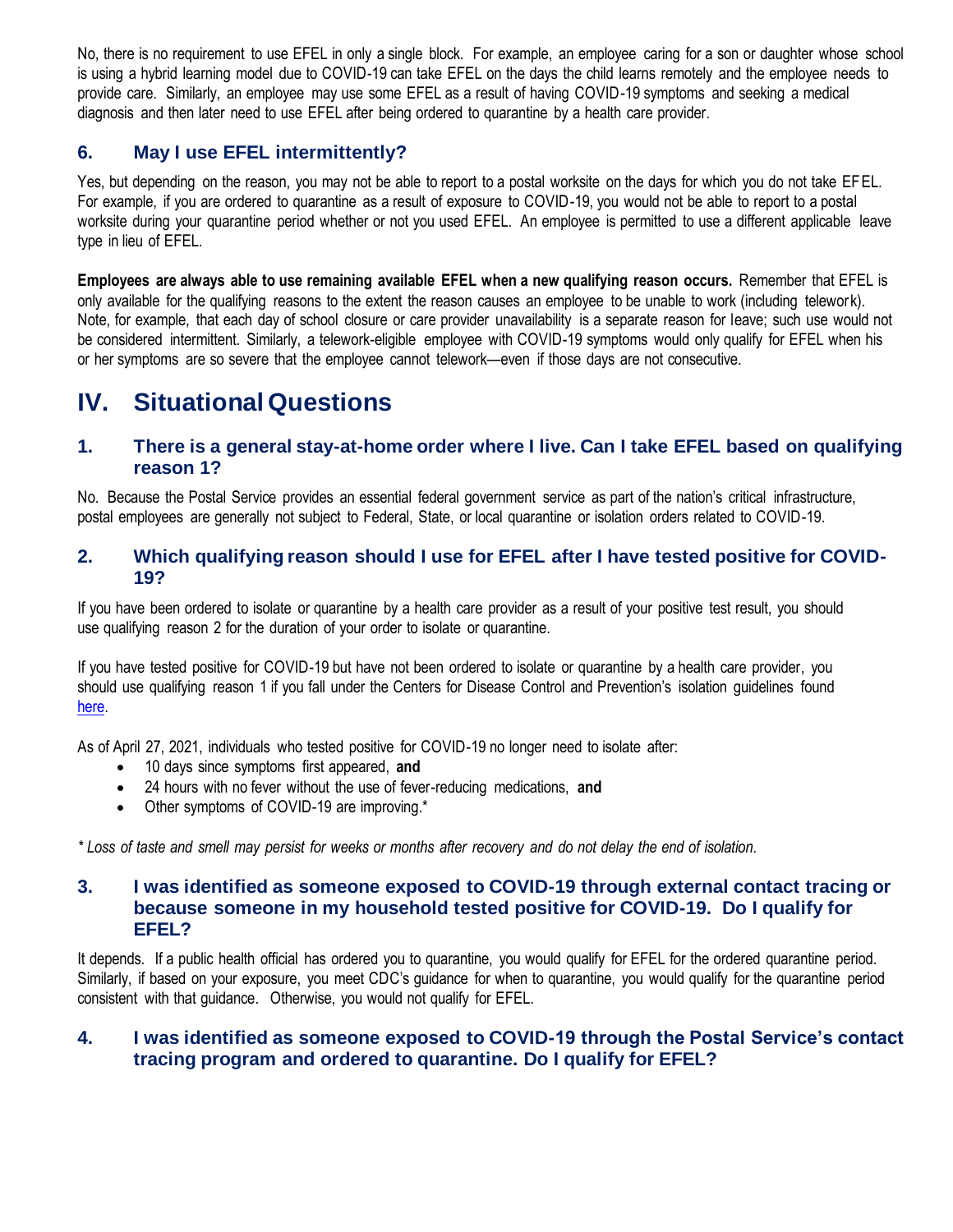If you are quarantined by the Postal Service as part of its contact tracing program, the Postal Service's contact tracing policy still applies. You would not use EFEL solely for a Postal-Service-issued quarantine, and the appropriate hours code is 086-10, which is administrative leave. If you subsequently develop COVID-19 symptoms or test positive for COVID-19, you would be subject to the current policy in place, which may require you to use another form of available leave such as sick leave or EFEL.

# **5. My child's school is requiring students to report for in-person lessons some days but using virtual learning on others due to COVID-19. Is this situation covered by EFEL qualifying reason 5?**

Yes, if you need the leave to care for your child during that time and are unable to work. You may take EFEL on your child's remotelearning days. All eligibility and documentation requirements still apply.

# **6. My child's school has given students the option to report for in-person schooling or to use virtual learning. If I choose to have my child use virtual learning, would I be eligible for EFEL under qualifying reason 5?**

Yes, if you meet all eligibility and documentation requirements. You are eligible to take EFEL even if the school provided in-person learning as one option along with virtual learning.

# **7. I have exhausted EFEL (or will exhaust it), but I still need to care for my child whose school is using virtual learning or whose childcare provider is unavailable due to COVID-19. What are my options?**

The Postal Service's other leave policies in place at the time you require leave apply to the additional time you are unable to work. If available and applicable consistent with postal policy, you may be able to cover the remaining time with annual leave, sick leave, or leave without pay (LWOP).

### **8. I work a tour that does not directly conflict with my child's hours of virtual / hybrid schooling or my need to provide childcare as a result of the childcare provider's unavailability. Am I eligible for EFEL under qualifying reason 5?**

No. EFEL under qualifying reason 5 is available only for hours that an employee actually is providing childcare because of the qualifying reason.

Supervisors may not require an employee with a normal schedule to work a different schedule or tour (e.g., requiring an employee to work in the evenings) in order to avoid the need for the employee to use EFEL.

# **9. Because of the compensation cap associated with EFEL, I cannot cover the full amount of time I require leave for a qualifying reason using EFEL. What are my options?**

If you are not able to use EFEL, the Postal Service's other leave policies in place at the time you require leave apply to the additional time you are unable to work. If available and applicable consistent with postal policy, you may be able to cover the remaining time with annual leave, sick leave, or leave without pay (LWOP).

# **10.I am scheduled to be vaccinated. How many hours of EFEL can I take? Can I request EFEL for anticipated side effects?**

For your vaccination appointment, you may take only the minimum amount of EFEL necessary to cover time spent getting a COVID-19 vaccination, including necessary travel time. Nonbargaining FLSA-exempt employees should be granted personal leave for this purpose instead of EFEL as long as less than a full workday is required for the vaccination appointment.

You may not request EFEL in advance for anticipated adverse reactions to a COVID-19 vaccine because you would be unable to truthfully attest that you are unable to work as a result of side effects that you have not yet experienced. However, EFEL may be granted if an employee is unable to work (including telework) as a result of adverse reactions to a COVID-19 vaccine.

# **11.What happens if the Fund runs out of money?**